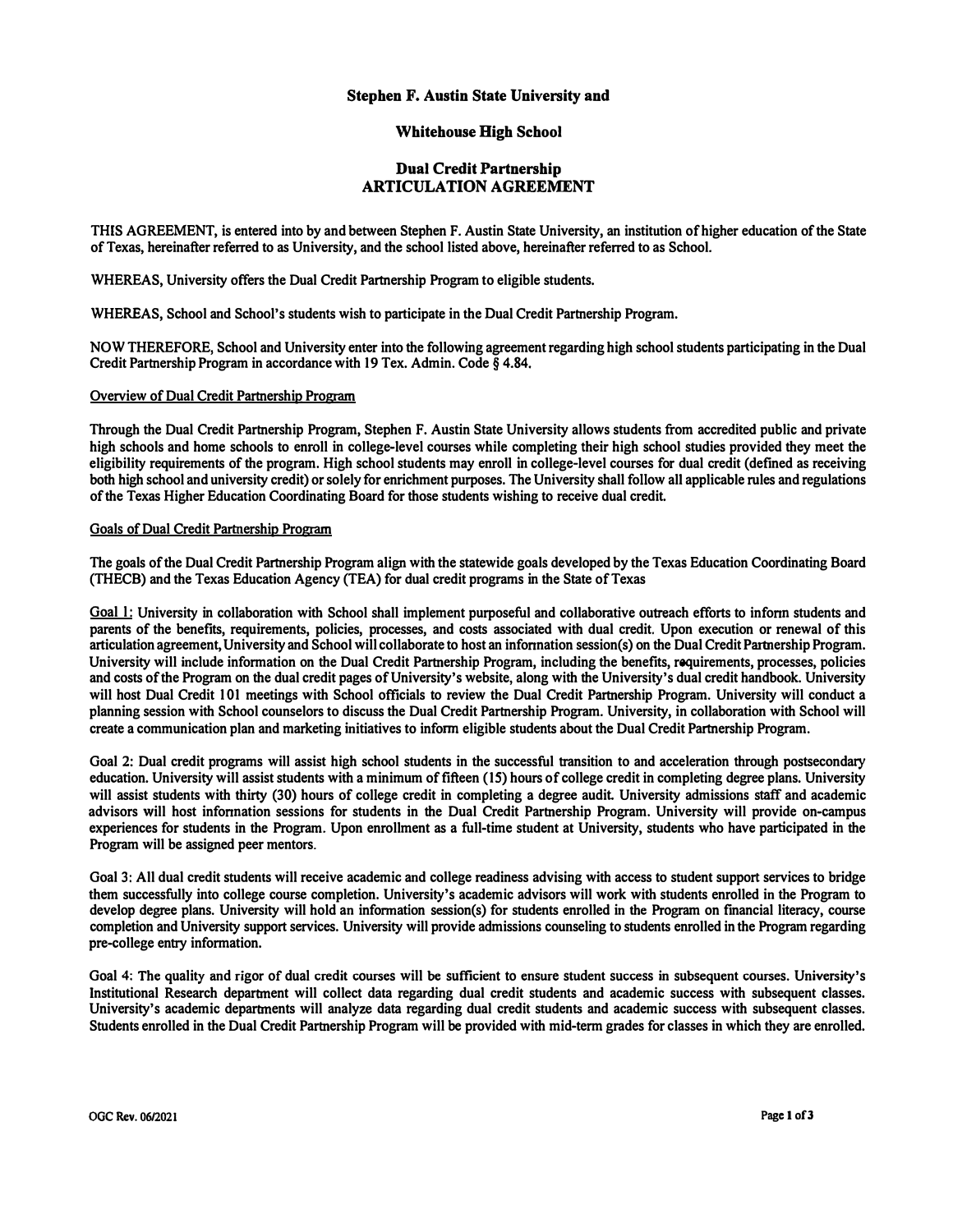## **Dual Credit Partnership Program Requirements**

- **I. Eligible Courses: The Dual Credit Partnership Program is open to high school students in grades 9-12. Eligible high school students may register for dual credit courses provided they meet course prerequisites and the courses they select are on the approved undergraduate course inventory for the University. No remedial or developmental courses shall be eligible under this program.**
- **II. Student Eligibility: Students must meet all eligibility requirements specified in 19 Tex. Admin. Code § 4.85(b). A recommendation by the student's high school principal or counselor and current academic transcripts must be submitted as well.**

**Furthermore, eligible students must meet admission requirements as stipulated in Stephen F. Austin State University Policy 6.9,** *Concurrent and Dual Credit Enrollment Programs,* **as may be amended from time to time. Eligibility requirements are also included on the** *Dual Credit* **Web page on SF A's website https://www.sfasu.edu/dual-credit.** 

- **Ill. Location of Class: In most situations, dual credit students will take courses taught on the University campus. Courses taught exclusively on high school campuses or through electronic means shall comply with all Coordinating Board rules and regulations, including but not limited to the Board's adopted Principles of Good Practice for Academic Degree and Certificate Courses and Credit Courses Offered at a Distance and applicable rules and procedures set forth in 19 Tex. Admin. Code§ 4, Subchapter P and Q. Additionally, School will work with University to ensure that the School's facilities meet the expectations and criteria required for college classes and are appropriate for college-level instruction.**
- **IV. Composition of Class: University courses may not be taken for high school credit only. Dual credit courses may be composed of dual credit students only, or of dual and college credit students. Exceptions for a mixed class shall only be granted in accordance with Coordinating Board rules.**
- **V. Faculty Selection. Supervision and Evaluations: University shall select all instructors of dual credit courses. All Dual Credit**  Partnership Program courses are taught by regularly employed SFA faculty/instructors. Any exception requires the instructor **to meet the same standards, including SACS requirements, and approval procedures used by the University in selecting instructors responsible for the regular offering of the course. Supervision and evaluation of all dual credit instructors shall use the same or comparable procedures used for all instructors/faculty of the university.**
- **VI. Course Curriculum, Instruction and Grading: The same policies, regulations and standards for course curriculum, grading, materials, instruction, and method/rigor of student evaluation that apply to university students will be applicable to high school students participating in the Dual Credit Partnership Program. High school students must abide by all rules and regulations as described under** *Academic Regulations* **of the most recent University General Bulletin.**
- **VII. Academic Policies and Student Support Services: Regular academic policies will apply to courses taken through the Dual Credit Partnership Program. Likewise, all student support services are available to students enrolled in dual credit courses.**
- **VIII. Advising Strategies: University and School will establish common advising strategies and terminology related to dual credit and college readiness to be used when advising dual credit students. At a minimum, School will designate at least one employee to be responsible for providing academic advising to a student who enrolls in a dual credit course before the student begins the course. The individual(s) designated will be communicated to University and dual credit participants and be posted on University and School's respective websites.**
- **IX. Endorsements: University will align postsecondary pathways and credentials offered by University with the endorsements**  described by Texas Education Code §28.025 (c-1) offered by School, and the dual credit courses offered under the Dual Credit **Partnership Program that apply towards those endorsements. University will work with School to identify tools, including those developed by the Texas Education Agency, the Texas Higher Education Coordinating Board, or the Texas Workforce Commission, to assist counselors, students and families in selecting endorsements offered by School and dual credit courses offered as part of the Dual Credit Partnership Program.**
- **X. Transcription of Credit: University credit will be posted by the Registrar's Office at the same time as other University students. The high school will make necessary arrangements to receive the grade for those students earning dual credit so it may be posted on the student's high school record. A numerical grade will be requested from the SFA instructor at the end of each semester. This grade will be reported to the high school by the Dual Credit Coordinator.** 
	- a. The grade from the SFA course will be used for completion of high school graduation requirements and college credit.
	- **b.** Any grade received in a dual credit course will remain on the student's SFA transcript permanently.